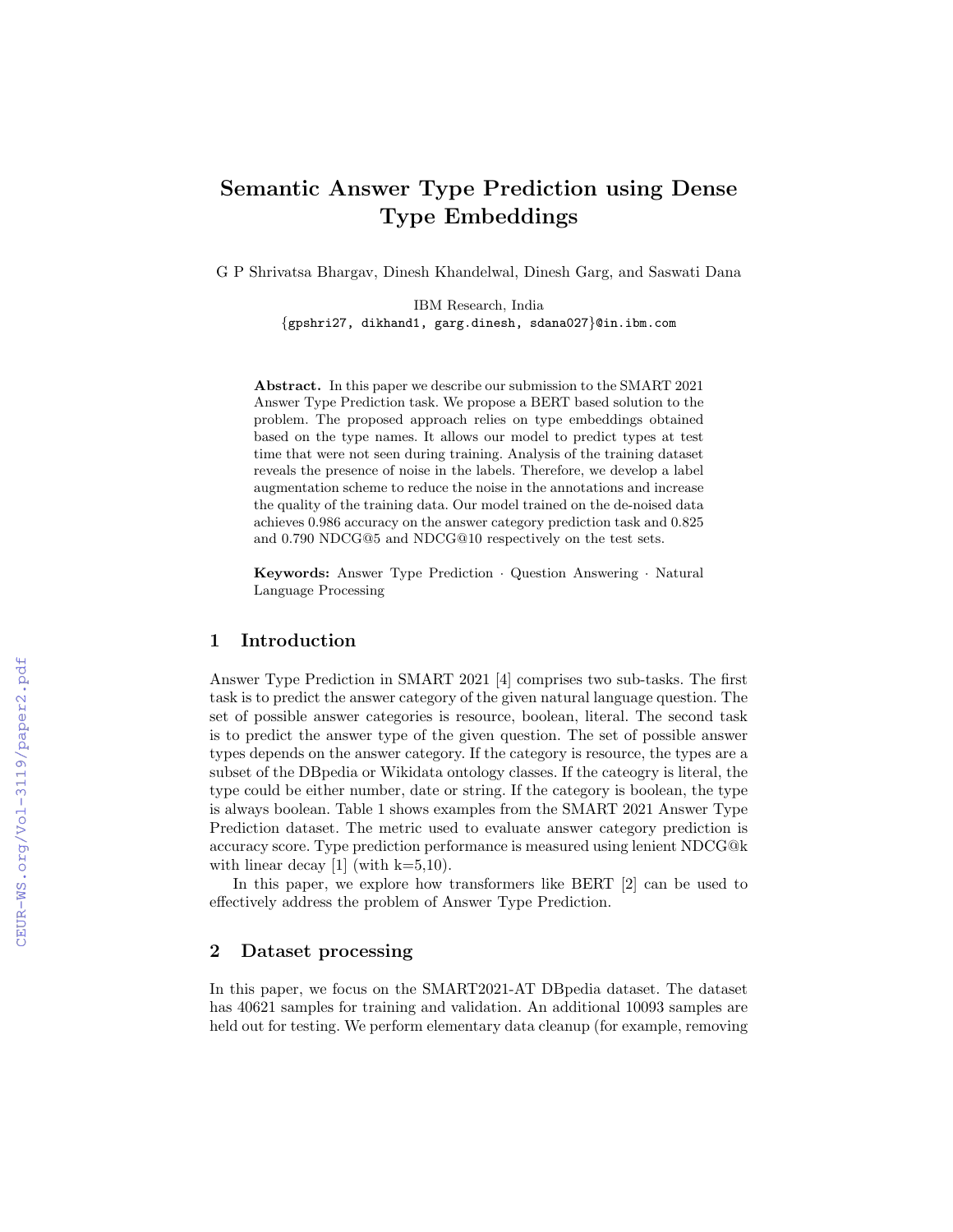Table 1. Examples from the SMART 2021 Answer Type Prediction dataset with DBpedia as the Knowledge Graph.

| Question                        | Category | Type                      |
|---------------------------------|----------|---------------------------|
| Who are the gymnasts coached by | resource | [dbo:Gymnast,dbo:Athlete, |
| Amanda Reddin?                  |          | dbo:Person, dbo:Agent]    |
| How many superpowers does won-  | literal  | [number]                  |
| der woman have?                 |          |                           |
| When did Margaret Mead marry    | literal  | data                      |
| Gregory Bateson?                |          |                           |
| Is Azerbaijan a member of Euro- | boolean  | [boolean]                 |
| pean Go Federation?             |          |                           |

samples with null labels, removing duplicates, etc) and split the dataset into training and validation sets in the ratio 80 : 20. Table 2 summarizes the size of different sets.

Table 2. Dataset size

| <b>Set</b>  | Number of samples |
|-------------|-------------------|
| Train       | 29356             |
| Validation  | 7340              |
| <b>Test</b> | 9104              |

To establish a performance (accuracy and NDCG@k) upper-bound on this dataset, we performed an experiment where we evaluated<sup>1</sup> the training and validation sets against themselves. The goal was to check what accuracy and NDCG@k a system would obtain if its predictions exactly matched the gold annotations. On the training set, we found that the category prediction accuracy was 1 whereas, NDCG@5=0.8261 and NDCG@10=0.7529. This indicates that the gold label set is not complete. Such incompleteness/noise in the training data will directly impact the model's performance. Upon inspection, we found that some of the ancestor types (also known as super types, parent types) were missing in the gold types list. In some training samples, the types were not sorted according to the descending order of their depths in the ontology. We modified the gold type list of each training sample in the following ways - (i) We completed the type list by adding the missing ancestor types. (ii) We sorted the completed type list in descending order of their depth. We refer to these two steps collectively as label augmentation. Table 3 summarizes the impact of each of the above steps. The metrics in Table 3 also serve as a soft upper-bound on the performance of any model trained on this dataset. We train our models on the modified training set  $(+)$  ancestor types  $+$  sorting) but we validate on the unmodified validation set.

<sup>&</sup>lt;sup>1</sup> github.com/smart-task/smart-dataset/blob/master/evaluation/dbpedia/evaluate.py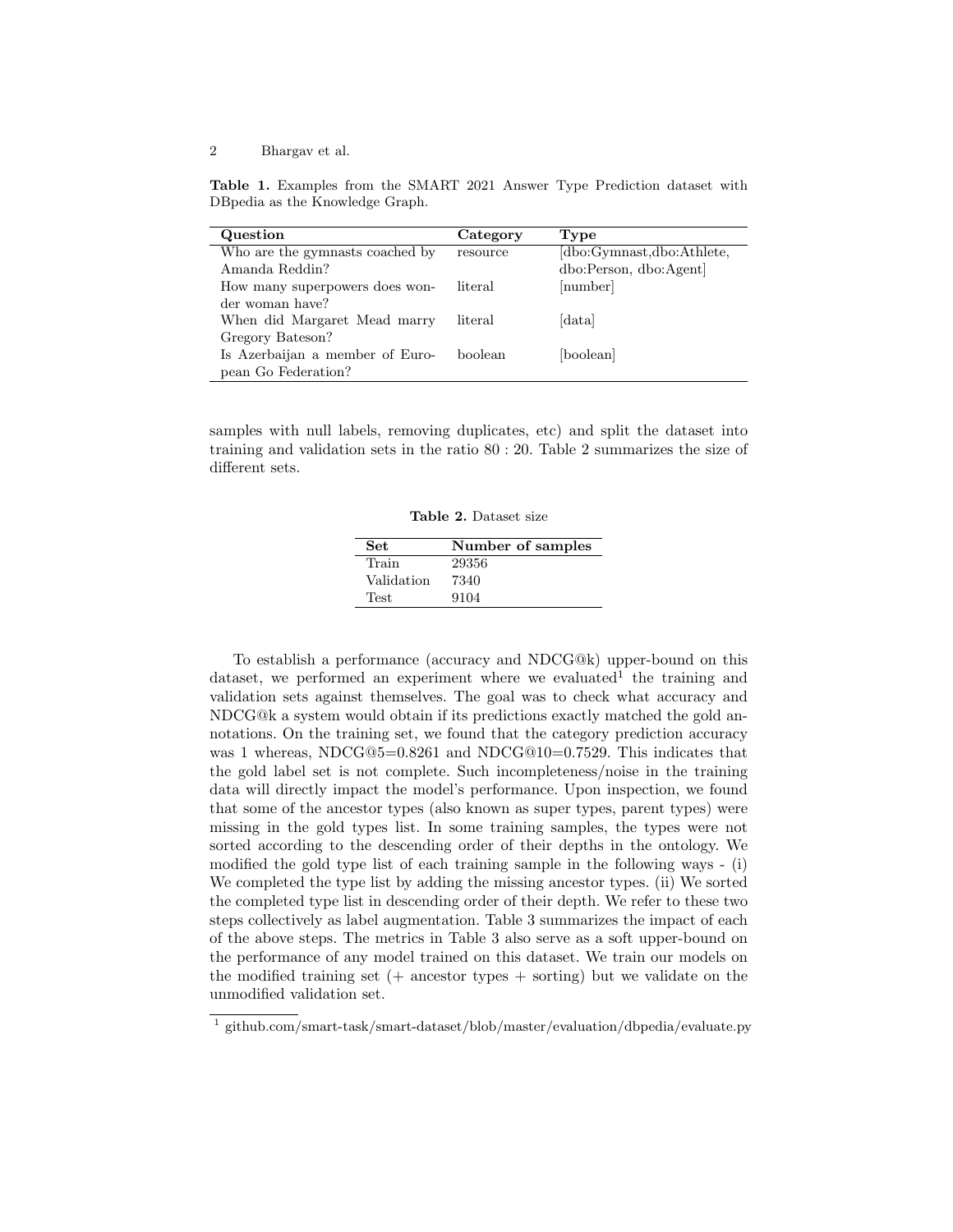| Data                               | Category accuracy NDCG@5 NDCG@10 |       |       |
|------------------------------------|----------------------------------|-------|-------|
| Train                              | $1.0\,$                          | 0.826 | 0.753 |
| $+$ sorting                        | $1.0\,$                          | 0.846 | 0.768 |
| $+$ ancestor types $+$ sorting 1.0 |                                  | 0.892 | 0.808 |
| Validation                         | $1.0\,$                          | 0.823 | 0.748 |
| $+$ sorting                        | $1.0\,$                          | 0.842 | 0.804 |
| $+$ ancestor types $+$ sorting 1.0 |                                  | 0.888 | 0.804 |

Table 3. The impact of each gold label augmentation operation.

The metric NDCG@k is sensitive to the ordering of the predicted types. The evaluation script expects the predicted types to be sorted from the finest to the coarsest (i.e, decreasing order of depth in the ontology). But in several samples, there are multiple types of the same depth. In such cases, their ordering in the predicted type list can be arbitrary. This phenomenon could be the reason why the train and validation NDCG@k are not 1.

# 3 Proposed Approach

In this section we will describe our proposed approach to solve the Answer Type Prediction Task.

# 3.1 Problem Reformulation

To simplify the modelling task, we work on an equivalent reformulation of the problem. The reformulated problem can be stated as follows - Given a natural language question, the first task is to predict the answer category from the set of labels  $C = \{resource, number, date, string, boolean\}$ . If the predicted category is resource, then the second task is to rank the set of DB pedia types  $\mathcal{T} = \{t_1, t_2, \ldots\}$ from most relevant to least relevant. We train the model on the reformulated task, transform its predictions and report the metrics on the original task.

## 3.2 Question Encoding

We embed the given natural language question  $Q_i = \langle q_{i1}, q_{i2}, \ldots \rangle$  (where  $q_{ij}$ ) are the tokens) into vector space and use this embedding to predict the categories and rank the types. We leverage BERT to obtain the question embeddings as follows: (i) We surround the question tokens with special tokens [CLS], [C] and [SEP] to obtain a sequence of the form  $\langle [CLS][C]q_{i1}, q_{i2}, \ldots [SEP] \rangle$  (ii) The above sequence is passed through BERT to obtain a sequence of vectors  $< v_{[CLS]}, v_{[C]}, v_{q_{i1}}, v_{q_{i2}}, \ldots >.$ 

 $v_{[CLS]}$  is used for the purpose of ranking the set of types T whereas  $v_{[C]}$  is used to predict the answer category from the set of labels  $C$ .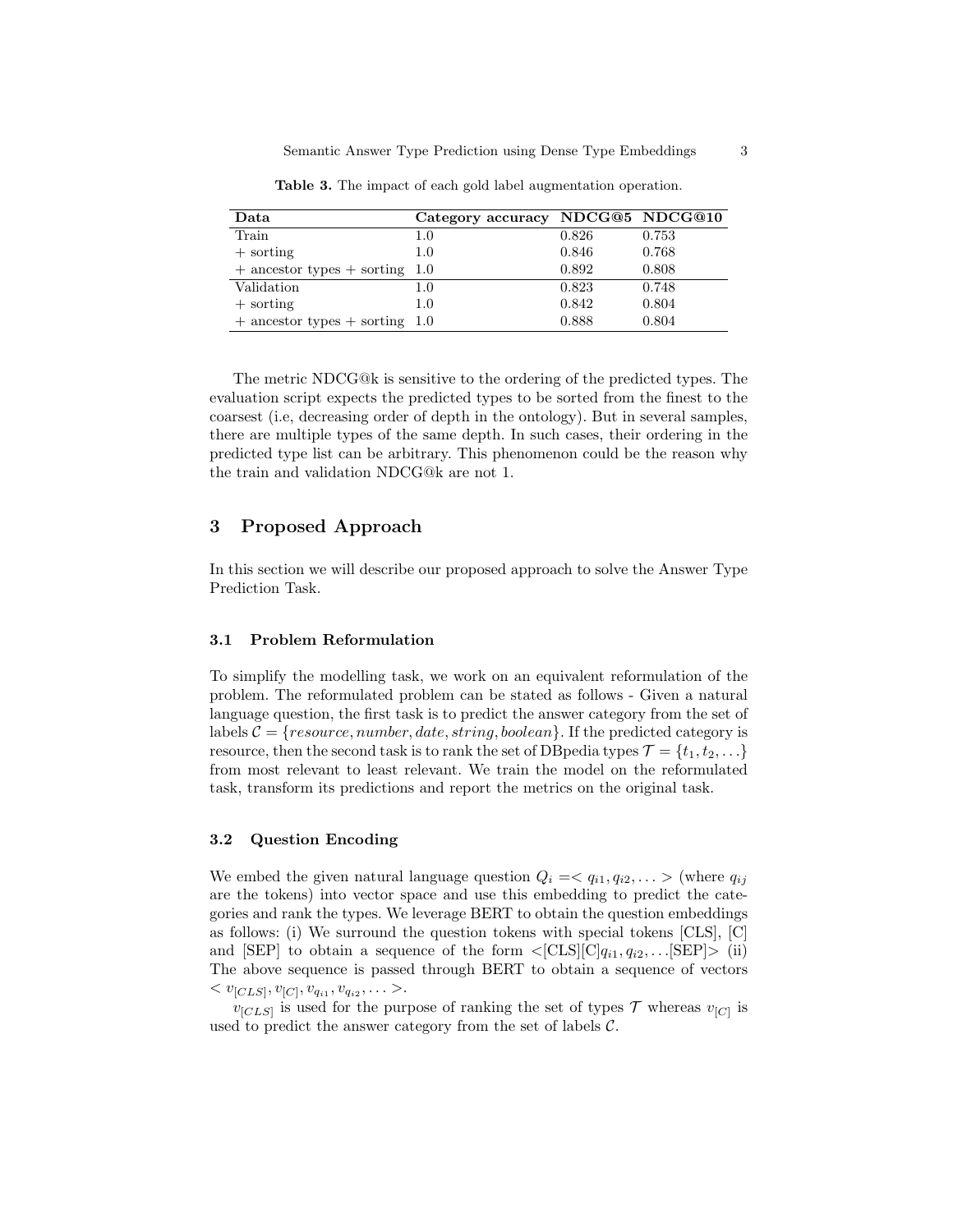#### 3.3 Category Prediction

The vector  $v_{[C]}$  is passed through a fully connected layer (with parameters W and b) followed by a softmax layer in order to obtain the probability for each of the categories in  $\mathcal C$ . To tune the parameters for this task, we use the cross entropy loss.

$$
\mathcal{L}_{\mathcal{C}} = -\sum_{Q_i \in \mathcal{D}_{train}} \log p(c_i^* | Q_i)
$$

where  $\mathcal{D}_{train}$  is the training set and  $c_i^*$  is the true category for the question  $Q_i$ .

#### 3.4 Type Embedding

In order to rank the types  $\mathcal T$  in the next step, we require a vector embedding  $e_i$  for every type  $t_i \in \mathcal{T}$ . We use BERT to obtain the initial embeddings of the types. To do so, we first normalize the names of each type  $t_i$  to obtain English phrases. For example, the type "dbo:GovernmentalAdministrativeRegion" is transformed to "Governmental Administrative Region". The normalized type names are passed through BERT and the resulting output corresponding to the [CLS] vector is used as the initial type embedding. Thus, we obtain an embedding matrix  $E_{\mathcal{T}} \in$  $\mathbb{R}^{|\mathcal{T}| \times d}$ , where d is the embedding dimension. Each row  $e_i$  of  $E_{\mathcal{T}}$  corresponds to the embedding of the type  $t_i$ . By creating the type embeddings this way, we ensure that we will have a good representation of all the types even though they may be unseen during training.

## 3.5 Type Ranking

For a given question  $Q_i$ , we predict the probability  $p(t_j = 1|Q_i)$  for each type  $t_j$  and then rank the types from the most probable to the least.  $p(t_j = 1|Q_i)$  is computed as follows:

$$
p(t_j = 1 | Q_i) = \frac{1}{1 + \exp(-v_{[CLS]}^T \cdot e_{t_j})}
$$

We train the model to maximize the probabilities of the gold types using the following loss:

$$
\mathcal{L}_{\mathcal{T}} = -\sum_{Q_i \in \mathcal{D}_{train}} \mathbb{1}_{res}(Q_i) \bigg( \sum_{t_j \in \mathcal{T}} \lambda_1 \mathbb{1}_{Q_i}(t_j) \log p(t_j | Q_i) + \lambda_2 (1 - \mathbb{1}_{Q_i}(t_j)) (1 - \log p(t_j | Q_i)) \bigg)
$$

where,  $\mathcal{D}_{train}$  is the training dataset,  $\mathbb{1}_{res}(Q_i)$  indicates whether the category of question  $Q_i$  is "resource" or not,  $\mathbb{I}_{Q_i}(t_j)$  indicates whether the type  $t_j$  is a valid answer type for the question  $Q_i$ ,  $\lambda_1$  and  $\lambda_2$  are scalar hyperparameters. In every training sample, the number of negative types is far greater than the number of positive types. Due to this imbalance, the model will learn to predict zero probability for all the types. To remedy this, we use the hyperparameters  $\lambda_1$  and  $\lambda_2$  to balance the losses corresponding to the positive and negative types.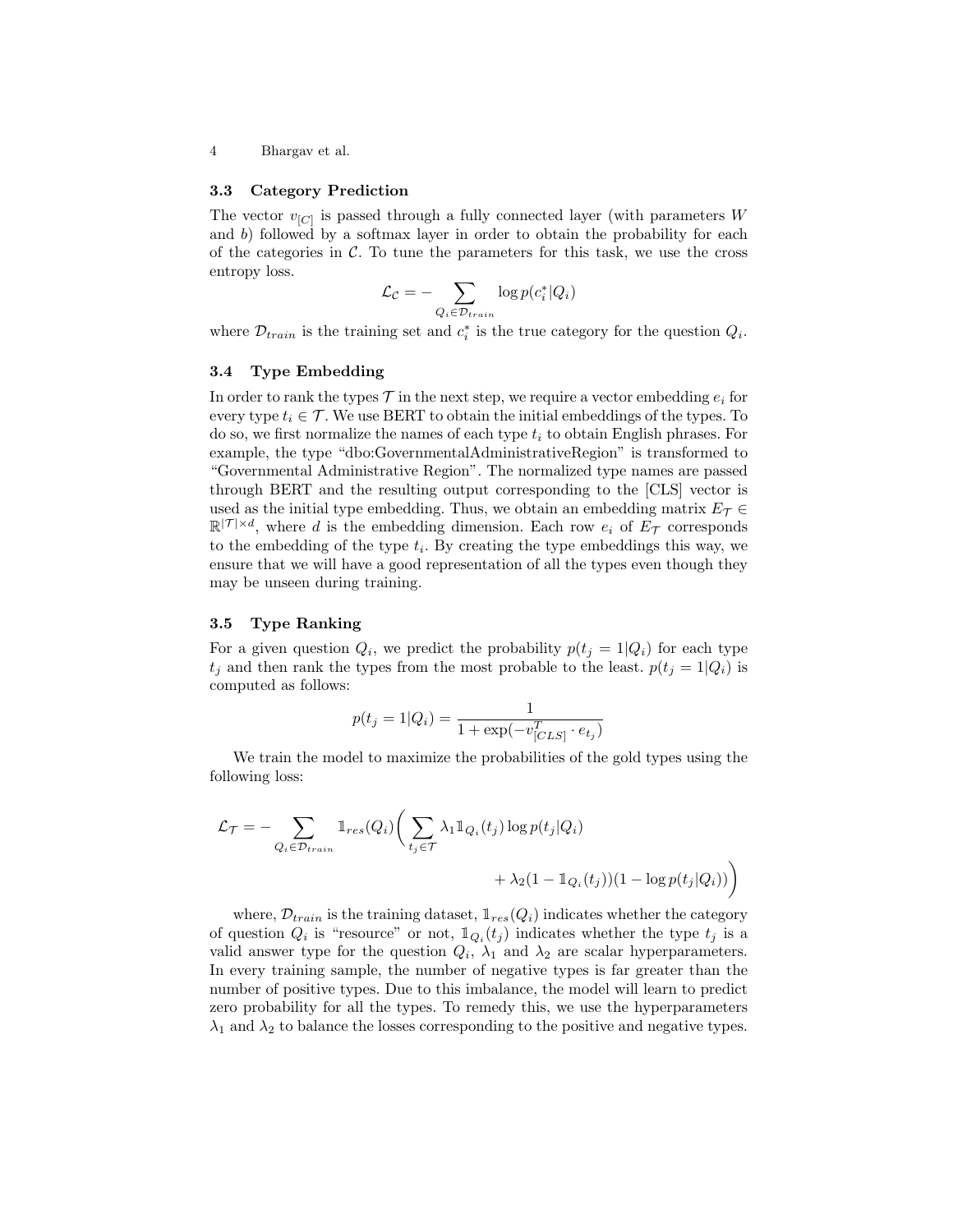#### 3.6 Training

We jointly optimize  $\mathcal{L}_{\mathcal{C}}$  and  $\mathcal{L}_{\mathcal{T}}$  in a multi task fashion. The multi-task learning objective function is:

$$
\mathcal{L} = \mathcal{L}_{\mathcal{C}} + \alpha \mathcal{L}_{\mathcal{T}}
$$

where  $\alpha$  is a scalar hyperparameter that controls the relative importance of  $\mathcal{L}_{\mathcal{C}}$ and  $\mathcal{L}_{\mathcal{T}}$ . The parameters of the question encoder BERT, W, b and  $E_{\mathcal{T}}$  are all updated during training.

# 3.7 Inference

At the inference time, we first run the answer category prediction. The type prediction depends on the predicted category. Table 4 illustrates how the output on the reformulated task is converted to the output on the original task.

Table 4. Inference strategy

| Category prediction | <b>Transformed Output</b>                                |
|---------------------|----------------------------------------------------------|
| resource            | category = resource, type = types sorted by $p(t_i Q_i)$ |
| number              | $category = literal, type = number$                      |
| date                | $category = literal, type = date$                        |
| string              | $category = literal, type = string$                      |
| boolean             | $category = boolean, type = boolean$                     |

# 4 Experiments

## 4.1 Implementation Details

We implemented the proposed approach in Pytorch. The source code and the trained models have been released on Github<sup>2</sup>. BERT-Base is used in all our experiments. We use ADAM [3] to optimize the objective function. Validation set performance is used for early stopping and model selection. Table 5 summarizes the hyperparameters and their values. Our set of DBpedia types contains 791 elements. We do not restrict the type set to only those seen during training. All the models were trained on a single Nvidia K80 GPU. Each epoch of training required approximately 35 minutes.

### 4.2 Results

Table 6 shows the performance of our models on the validation and test sets. First, we train BERT on the training dataset without any label augmentation. The model achieves near-perfect accuracy on the answer category prediction

<sup>2</sup> https://github.com/IBM/answer-type-prediction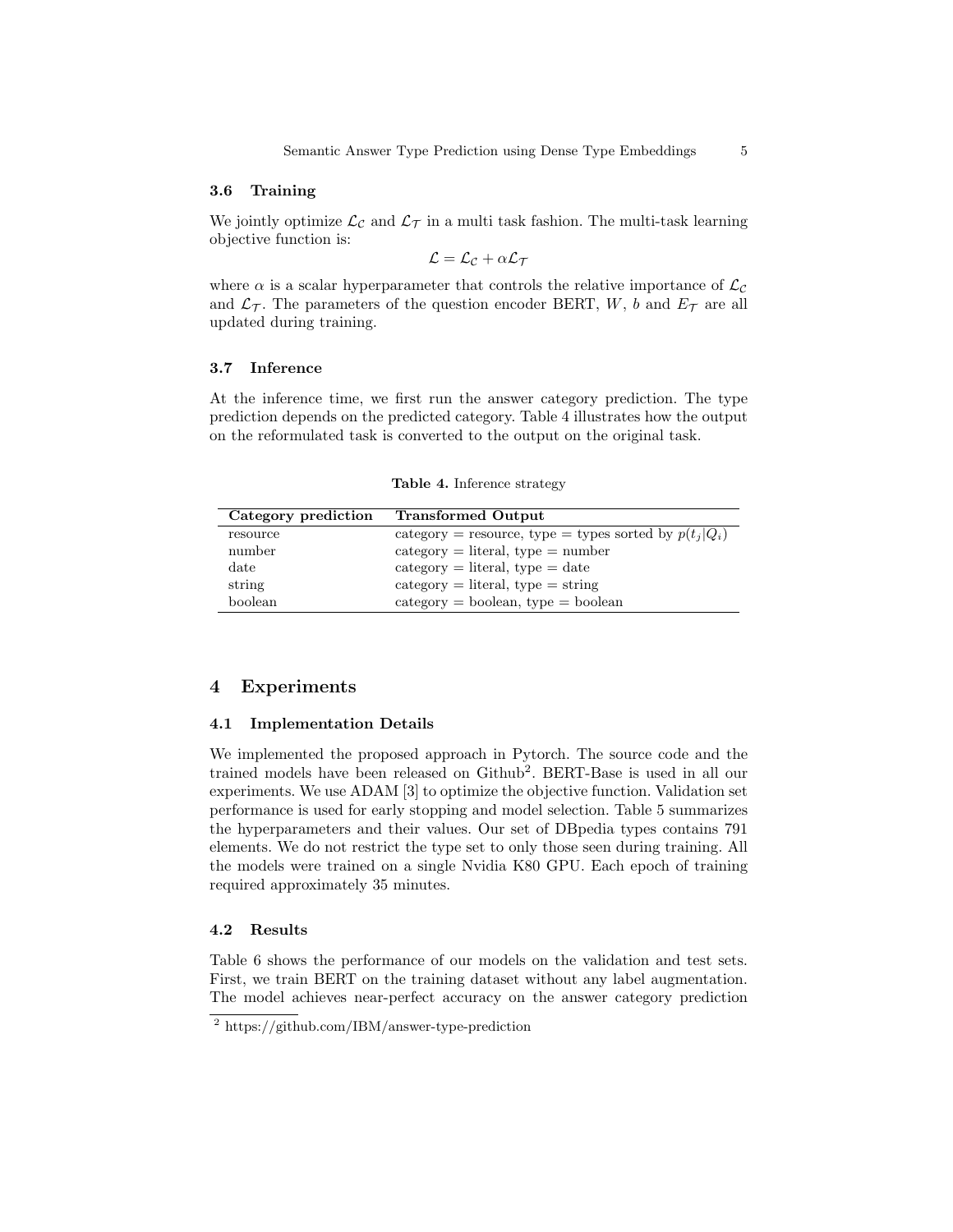$\overline{a}$ 

| Hyperparameter       | Value                                      |
|----------------------|--------------------------------------------|
| Learning rate        | $3e^{-5}$                                  |
| Hidden dimension d   | 768                                        |
| Batch size           | 8                                          |
| $\alpha$             | 1.0                                        |
| Max question length  | 64                                         |
| Max number of epochs | 6                                          |
| $\lambda_1$          | $1/\text{num}$ positive types in the batch |
| $\lambda_2$          | $1/\text{num}$ negative types in the batch |

Table 5. Hyperparameters

task. Next, we train BERT on the training dataset after label augmentation. Label augmentation gives a boost of 1% in NDCG@5 and 1.4% in NDCG@10. The performance of this model is only 6.8% and 1.9% short of the soft upperbound established in Table 3

Table 6. Results on the training and validation sets.

|          |                                | <b>BERT</b>             | <b>BERT</b><br>$+$ label augmentation |
|----------|--------------------------------|-------------------------|---------------------------------------|
| Val set  | Cat. acc.<br>NDCG@5<br>NDCG@10 | 0.986<br>0.810<br>0.771 | 0.986<br>0.820<br>0.785               |
| Test set | Cat. acc.<br>NDCG@5<br>NDCG@10 |                         | 0.985<br>0.825<br>0.790               |

# 4.3 Analysis

We performed analysis on the validation set to understand the strengths and weaknesses of our model (BERT + label augmentation).

Table 7 shows the confusion matrix on the answer category prediction task. Table 8 shows randomly sampled examples of each kind of mistake made by the classifier. In all cases where the model predicts boolean instead of literal and boolean instead of resource, the model is correct and the gold annotation in incorrect. The confusion between resource and literal is prominent but hard to resolve. The answer category (resource or literal) is completely dependent on the knowledge base. It is impossible to decide resource vs literal without finding the answer to the question first.

To study the errors made by the answer type predictor, we randomly sample the validation set examples on which the model's NDCG@5 is less than 0.2. We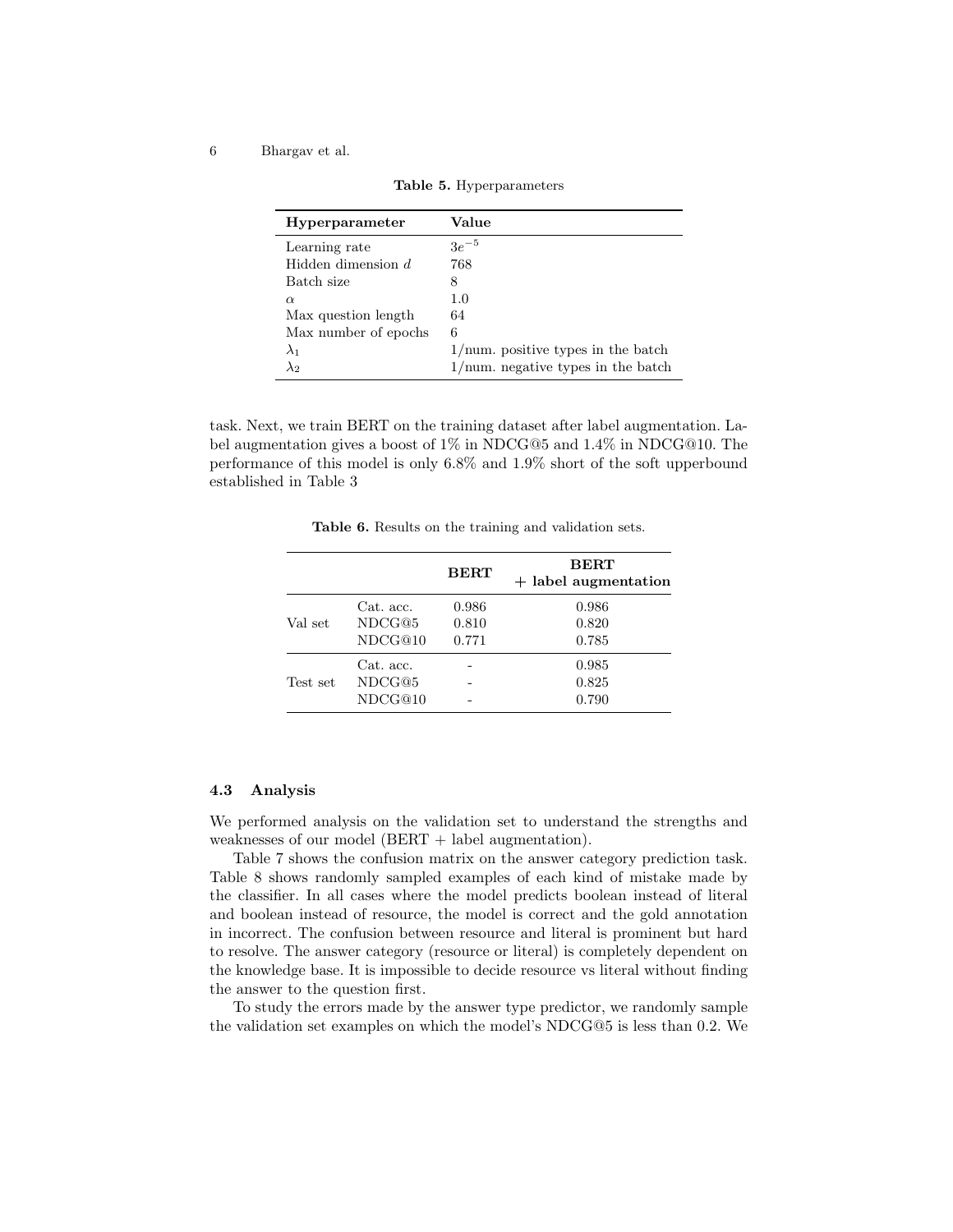show some of these examples in table 9. In examples 1 and 3, we see that the model's ranking is correct but the gold annotations are incorrect. Example 2 however, is a mistake by our model and the reason is unclear.

Table 7. Confusion matrix of the answer category classifier

|      |                     | Prediction                   |                             |                             |
|------|---------------------|------------------------------|-----------------------------|-----------------------------|
| Gold | resource<br>literal | resource<br>0.9927<br>0.0675 | literal<br>0.0064<br>0.9276 | boolean<br>0.0008<br>0.0048 |
|      | boolean             | 0.0023                       | $\mathbf{0}$                | 0.9976                      |

Table 8. Examples of errors made by the answer category classifier

| Gold     | Prediction | Questions                                   |
|----------|------------|---------------------------------------------|
|          |            | How many seats are in prefectural assem-    |
| resource | literal    | bly?                                        |
|          |            | What is the demised place of Leo III        |
|          |            | What is the symbol for pi?                  |
|          |            | what year did tim duncan enter the nba      |
|          |            | Did Barbados have a diplomatic relation-    |
| resource | boolean    | ship with Nigeria in the past?              |
|          |            | Was Natalia Molchanova born in the          |
|          |            | Bashkir Autonomous Soviet Socialist Re-     |
|          |            | public?                                     |
|          |            | is ANZUS a signatory?                       |
|          |            | Was Gustav Mahler's birth place located     |
|          |            | in the administrative territorial entity of |
|          |            | Kalista?                                    |
|          |            | In what country is Mikhail Fridman a citi-  |
| literal  | resource   | zen?                                        |
|          |            | What's the original language for Close En-  |
|          |            | counters of the Third Kind?                 |
|          |            | Who sponsors the FC Bayern Munich?          |
|          |            | Did Masaccio die before the statement of    |
| literal  | boolean    | Gregorian                                   |
|          |            | Is the language of Neptune, Czech?          |
|          |            | Is Thom Enriquez part of the film crew for  |
|          |            | Beauty and the Beast?                       |
|          |            | Is there an audio recording of Charles      |
|          |            | Duke?                                       |
| boolean  | resource   | What is the geography of the planet, Mars?  |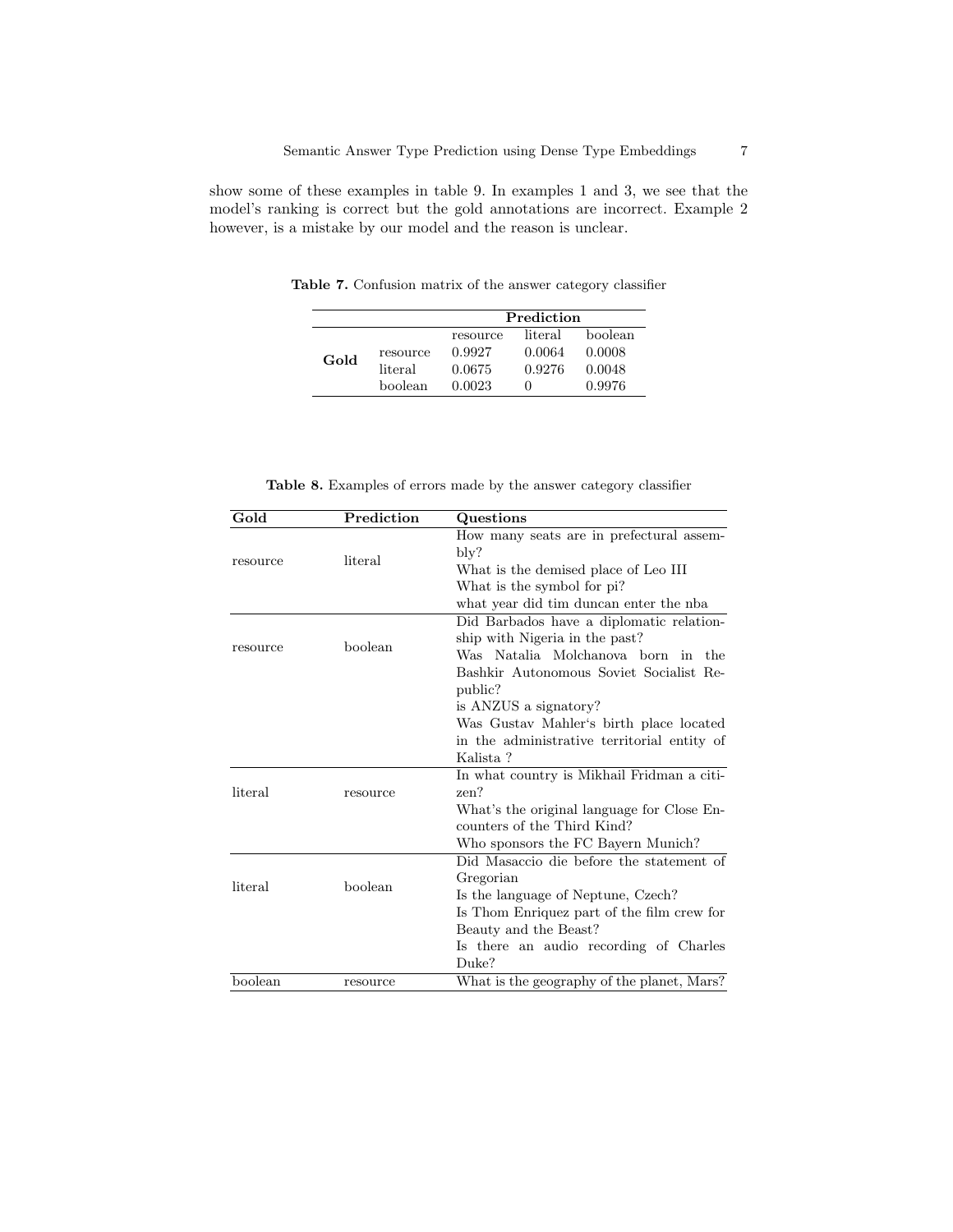Table 9. Examples of errors made my the type ranking module. The examples shown in this table are randomly sampled from those questions whose NDCG@5 is less than 0.2.

| Question                  | Gold types                                    | Top 5 Predicted types       |
|---------------------------|-----------------------------------------------|-----------------------------|
| What country signed the   | ['dbo:Person',                                | ['dbo:Country',             |
| North Atlantic Treaty     | 'dbo:Agent'                                   | 'dbo:Location',             |
| that has a spoken lan-    |                                               | 'dbo:PopulatedPlace',       |
| guage of Portuguese?      |                                               | 'dbo:Place', 'dbo:State']   |
| What year doug williams   | ['dbo:FootballLeagueSeason', ['dbo:Software', |                             |
| won the super bowl        | 'dbo:SoccerClub']                             | 'dbo:Work'.                 |
|                           |                                               | 'dbo:VideoGame',            |
|                           |                                               | 'dbo:TelevisionShow',       |
|                           |                                               | 'dbo:FootballLeagueSeason'] |
| Where is the headquarters | ['dbo:Company',                               | "dbo:Location",             |
| of the car manufacturer   | 'dbo:Organisation',                           | 'dbo:Place',                |
| Lyon                      | 'dbo:Agent'                                   | 'dbo:Settlement'.           |
|                           |                                               | 'dbo:PopulatedPlace',       |
|                           |                                               | 'dbo:City'                  |

# 5 Conclusions

In this paper we explored how BERT can be used to address the problem of answer type prediction. We first established a soft upper bound on the performance of models that are trained on the SMART 2021 dataset. We developed a label augmentation scheme to de-noise the gold annotations and hence improve the model. Our model achieves 0.986 accuracy on the answer category prediction task and 0.825 and 0.790 NDCG@5 and NDCG@10 respectively on the test set. On the validation set, the performance of our model (after label augmentation) is only 0.068 and 0.019 short of the soft upper-bound established in Table 3. We also present error analysis that shows the nature of errors made by our model and the noise in the dataset.

# References

- 1. Balog, K., Neumayer, R.: Hierarchical target type identification for entityoriented queries. p. 2391–2394. CIKM '12, Association for Computing Machinery, New York, NY, USA (2012). https://doi.org/10.1145/2396761.2398648, https://doi.org/10.1145/2396761.2398648
- 2. Devlin, J., Chang, M., Lee, K., Toutanova, K.: BERT: Pre-training of deep bidirectional transformers for language understanding. In: NAACL-HLT. pp. 4171–4186 (2019)
- 3. Kingma, D.P., Ba, J.: Adam: A method for stochastic optimization. In: Bengio, Y., LeCun, Y. (eds.) 3rd International Conference on Learning Representations, ICLR 2015, San Diego, CA, USA, May 7-9, 2015, Conference Track Proceedings (2015), http://arxiv.org/abs/1412.6980